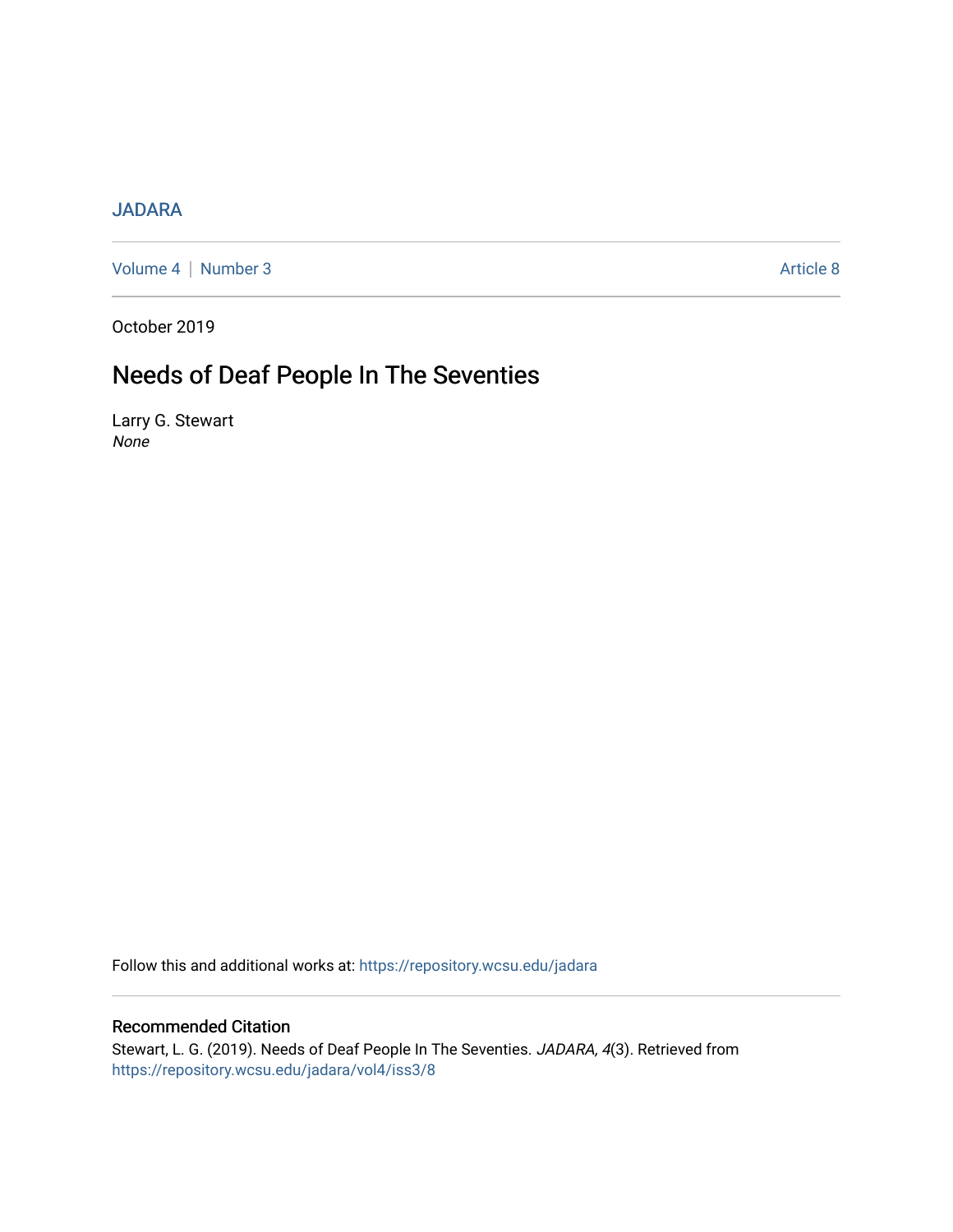#### LARRY G. STEWART, Ed.D.

The theme of this Convention, "Deafness in the Seventies: A Decade of Services in Depth," implies that in the past we have not been providing in depth services to deaf people; that we are con cerned because we have not been able to provide better services; and that we are determined to make available the highest level of services possible during the next ten years. If these implications are accurate, and I suspect we all agree they are, then we need to find out what our shortcomings have been and what we need to do in the future to improve our performance.

The title of my talk is "The Needs of Deaf People in the Seventies." Perhaps I could talk for thirty minutes on the special needs of deaf people, such as the need for parent counseling, a "total communication" approach in education, vocational training facilities, adult education programs, community service agencies, and the like. Certainly these needs will exist in the 1970's just as they have always existed. However, I am confident that all of you are aware of these needs, and I do not want to waste your time repeating what you have already heard many times. Instead, I will review our past accomplishments and failures and suggest what we can do in the future to help deaf people meet their needs.

### Activities in the 1960's

During the past decade the field of rehabilitation of the deaf was active in identifying the more pressing needs of deaf people, ex changing information concerning these needs, organizing national and local service programs to meet needs, and recruiting a greater number of professionals and paraprofessionals for the field.

1

s

 $\mathbf{a}$ 

٦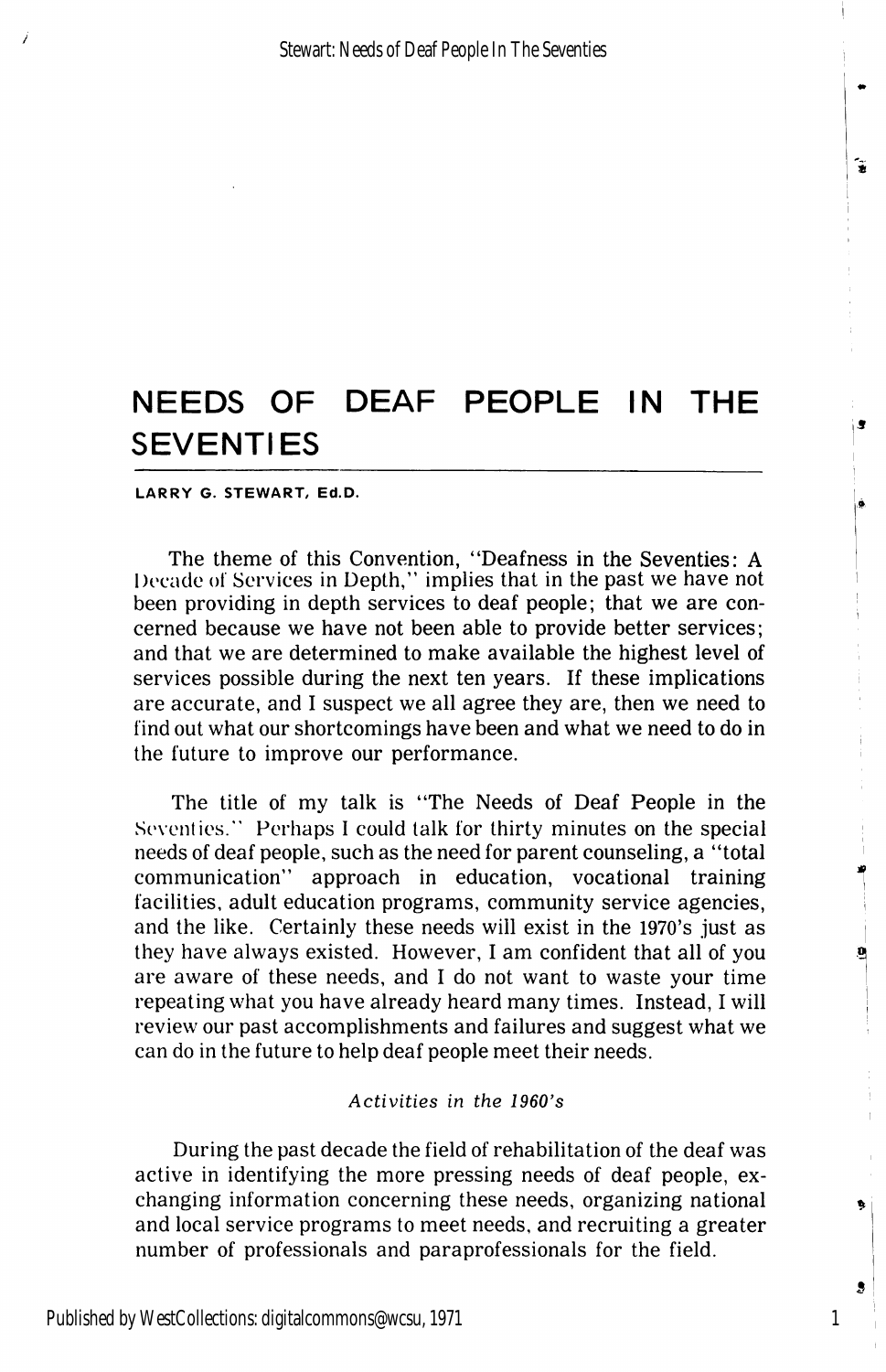e

There were many conferences, workshops, and task force meetings devoted to identifying and describing the needs of deaf people. In addition, many articles on the needs of the deaf were published and widely disseminated. The efforts were basic to the rehabilitation effort during the early and middle parts of the decade, and formed the foundation for most of the service in novations that were to follow.

Our exchange of information concerning the needs of deaf people was excellent. Through the Journal of Rehabilitation of the Deaf, the Deaf American, and numerous publications distributed by the Social and Rehabilitation Service, we were able to learn more about the problems and needs of deaf people. This knowledge was shared with many professionals and laymen as well.

Perhaps our greatest gains were made in the realm of organizing specific programs for the deaf. Many examples come readily to mind, including the establishment of our own organization, the Professional Rehabilitation Workers With the Adult Deaf; the Council of Organizations Serving the Deaf; the Registry of Ingerpreters for the Deaf; the National Sign Language Program; the regional vocational-technical programs for the deaf; the International Research Seminar on the Vocational Rehabilitation of Deaf Persons; community service agencies and rehabilitation center programs for deaf people, and many others.

During the first few years of the 1960's there were only a handful of special counselors for the deaf with State agencies, but by 1970 most State agencies had such counselors. New university training programs to prepare rehabilitation workers with the deaf were established. Several rehabilitation centers initiated new programs for the deaf. These few examples exemplify the tremendous growth of our young profession during the past ten years.

How, we may ask, were these developments achieved, and how can we ensure the continuing expansion and refinement of our programs? There were many factors involved, of course, including new national trends in vocational rehabilitation, broader legislation and funding, and increased local interest and involvement. Perhaps the most important factor, however, was the involvement and commitment of our leaders. If you look around you, you can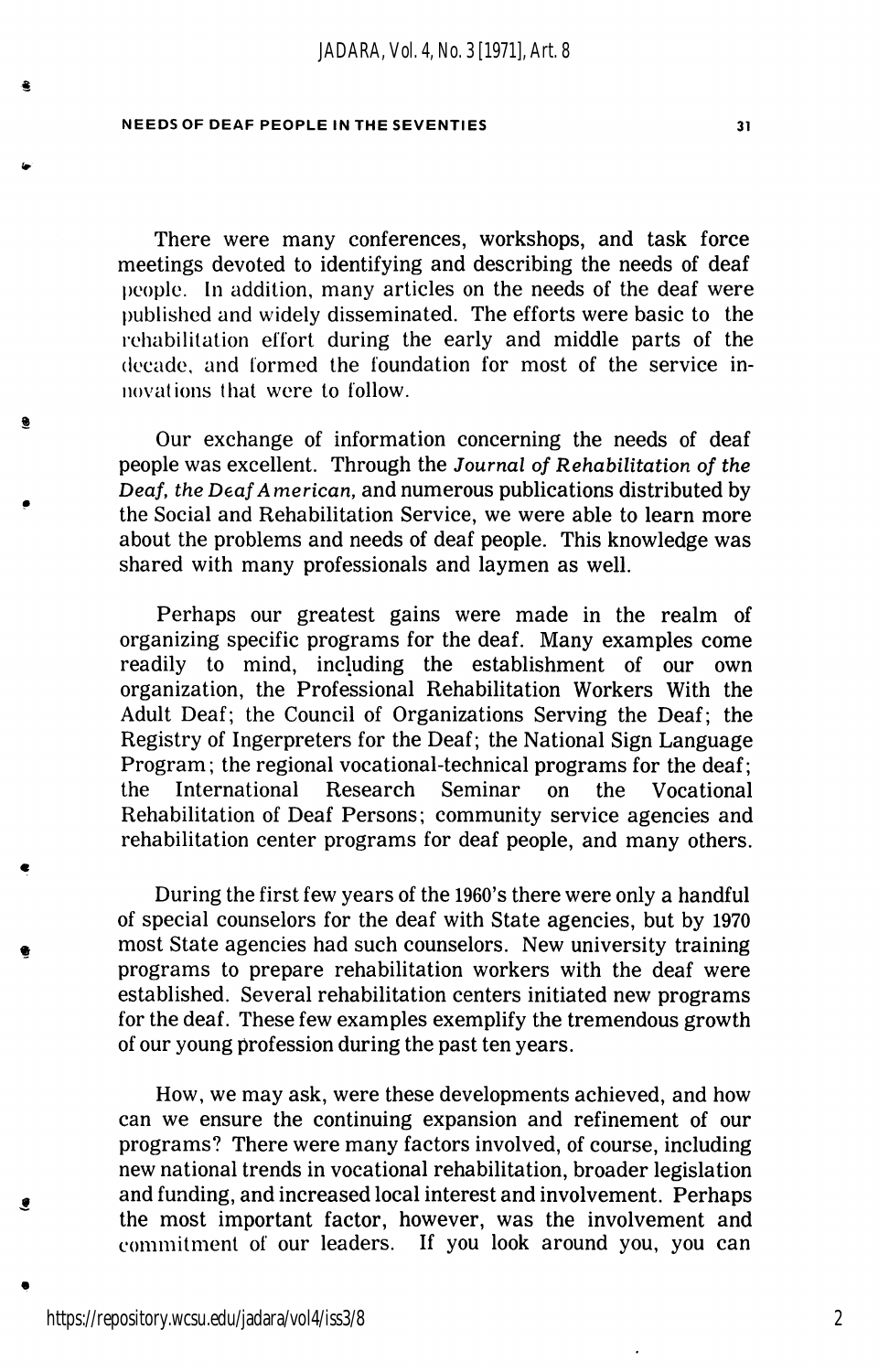identify these leaders. These people struggled with almost in surmountable obstacles, and were it not for their total commitment to their tasks it is doubtful if such gains would have been made.

We were fortunate in that we had the individuals in our field to provide the leadership in our efforts to push back the barriers that restrained us. Most importantly, the Social and Rehabilitation Service provided us with solid support on every front. Without SRS and the people who represent it, opportunities for deaf people would certainly be bleak today.

We need now to turn to what we have not done for deaf people, and why we have not accomplished these things. First, and perhaps foremost, we have not worked together to develop a list of national priorities in the rehabilitation of deaf people. We have never reached a concensus on what our most pressing needs are and how we are going to overcome them. Perhaps we have not recognized this as our responsibility; perhaps we have never even thought of making such a priority listing; perhaps we have looked to others to accomplish this. Regardless of the reason, we as a professional group must look at the needs of deaf people and decide on what we are going to do about them.

For example, what are our needs in the way of manpower? What do we need to do to recruit more manpower, and how are we going to go about doing whatever it is we must do? Again, what rehabilitation programs for the deaf does our country need? How are we going to ensure that these programs are developed? These are just two of the issues we should look at.

We have known for a long time that the average reading achievement level of deaf school leavers has been at a level precluding post-secondary training in training schools that em phasize verbal communication. We have known that approximately 50 per cent of deaf people do not have ready access to appropriate post-secondary school training opportunities. There are permanent training facilities for perhaps only the top 20 per cent of deaf youth. Why have we been so slow to demand a Gallaudet College or National Technical Institute for the Deaf for the group of deaf people who achieve at the 5th grade level or lower? Perhaps we have just reacted like most Americans, thinking we should con-

3

۹

é

Ĝ.

Ö,

Þ

Ù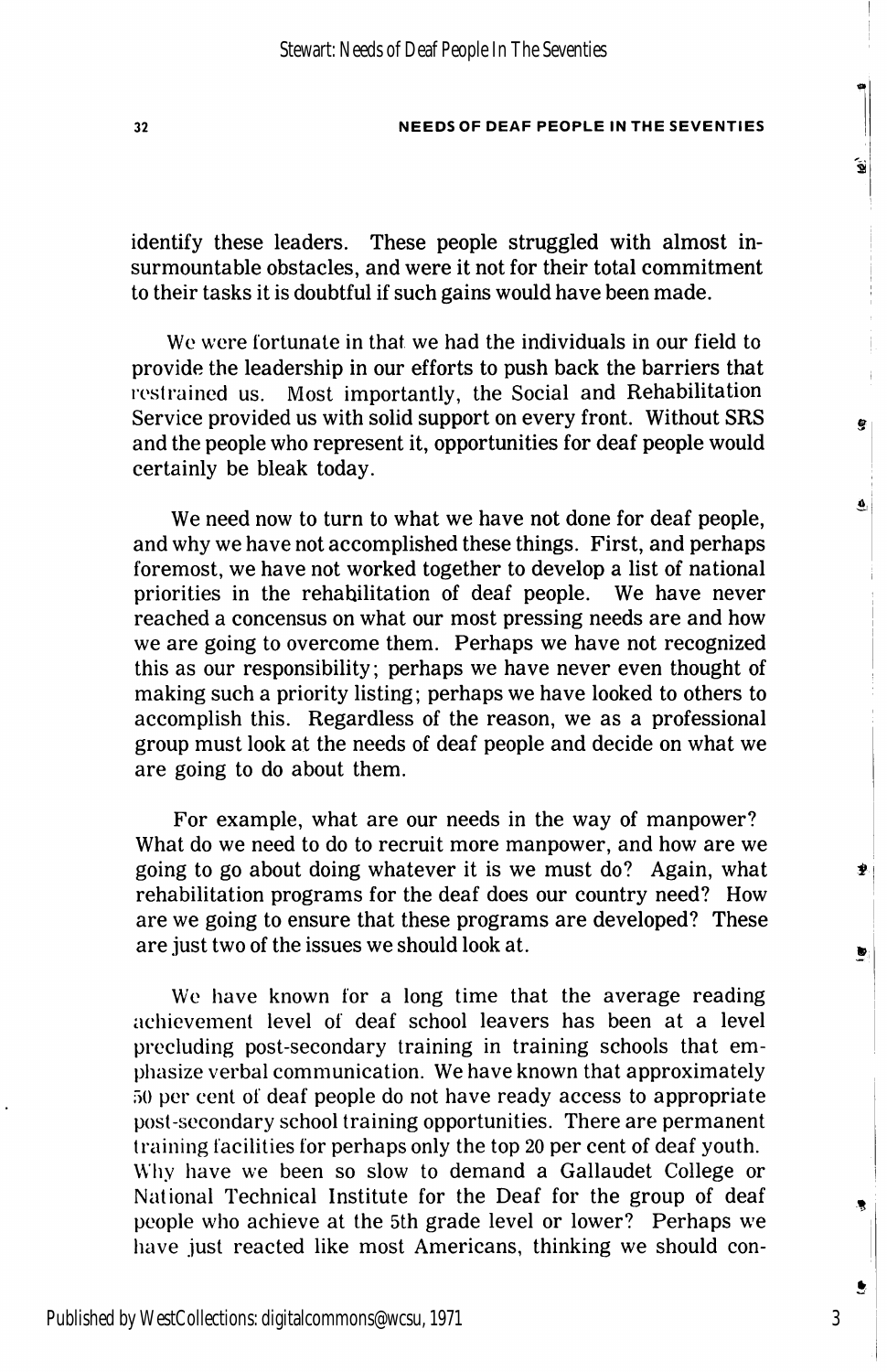centrate on encouraging the development of our best minds; perhaps we have not thought much about the whole matter; or, perhaps we have just figured someone else would do something.

We have seen several rehabilitation programs and at least one community service agency for the deaf discontinue services after Federal funding ceased. Have we taken the trouble to learn from the mistakes made by these programs so that we would avoid the same mistakes again? Do you know, for example, why the Kansas City Community Service Agency for the Deaf and Boston rehabilitation project for the deaf were not continued? These are perhaps sore spots to some of us, but lessons from failures are valuable.

Our university graduate programs have not been producing enough graduates to meet our manpower needs. Why has this happened, and what are we doing to remedy the situation? Perhaps we figure someone else will do the job, or perhaps we have not felt we could do anything about it. Maybe we haven't even thought beyond the fact that there are just not enough workers to go around.

The research we have been doing represents another short coming. Studies conducted at Michael Reese Hospital and Medical Center and at the New New York State Psychiatric Institute were excellent, but we have not had enough research of this calibre. We do not know enough about the effects of our service efforts in terms of changes in client functioning. Until we can evaluate our own work, we cannot hope to develop better rehabilitation methods. Why haven't we been doing more research? Is it because we have a view of research as something done in test tubes in a laboratory, or is it because we are afraid we may find that our profession has the same shortcomings evidenced by the field of education of the deaf.

We have not seemed to be too concerned about ongoing professional development and contributing to the body of knowledge on rehabilitation theory and practice with deaf people. We have had workshops and institutes on the problems and needs of the deaf, but very few institutes where our most experienced workers have shared their knowledge of service approaches with those less ex perienced. Further, too much of our literature has been provincial and circular. We have talked about deafness without reference to

đ.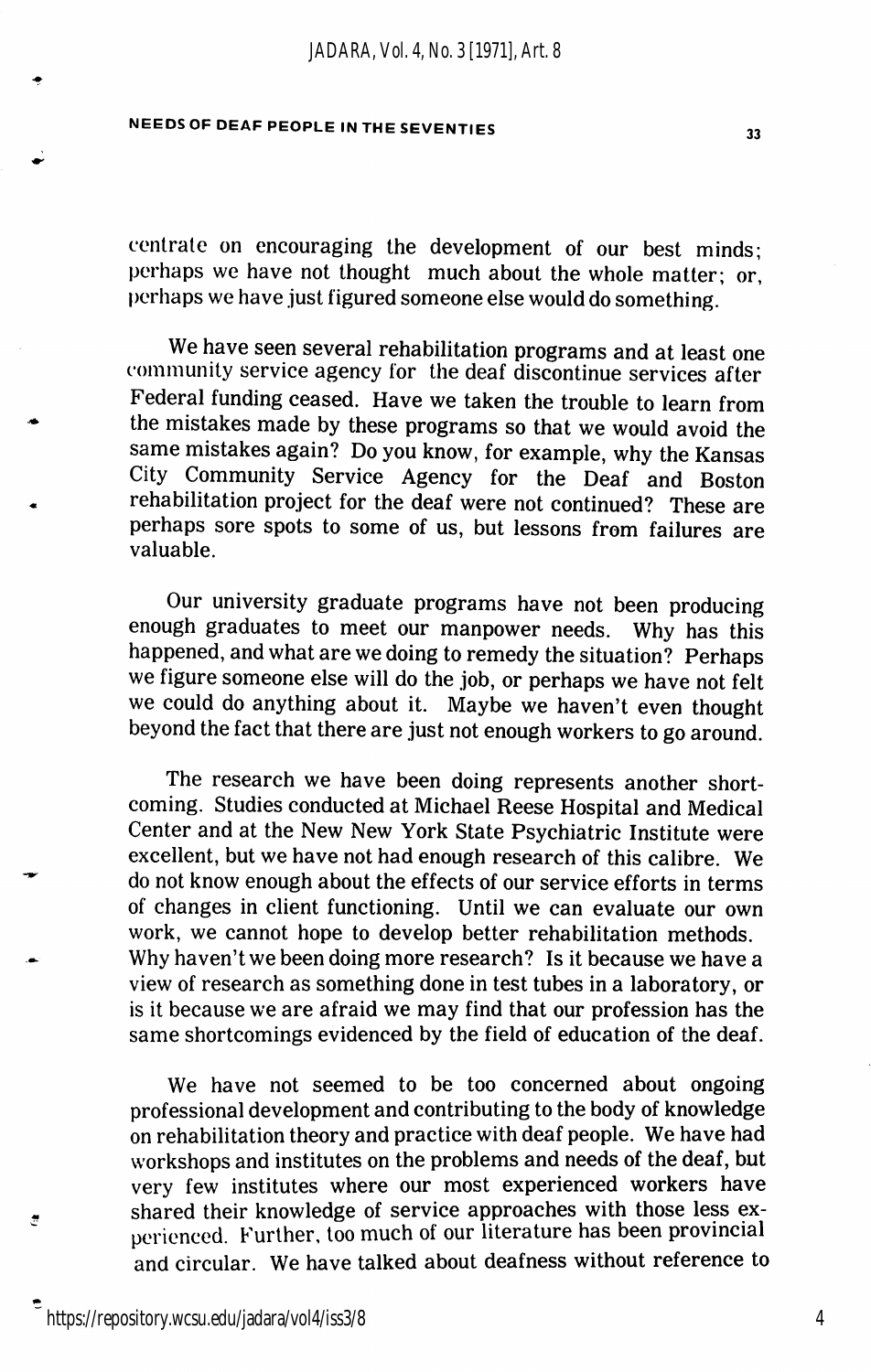existing theory; we have written articles on counseling the deaf that appeared more concerned with reasons why we can't counsel with (leal people rather than with what counseling with them is like. I am not sure why we have allowed this to happen, but I suspect we have been waiting for the other guy to do it.

Finally, we have not been involved enough in the education of the deaf. Our organization has no position paper on educational practices with deaf children and youth. Yet, we are all aware of how much a sound education means to the deaf individual. Perhaps we have felt that rehabilitation is our business and we should leave education to educators. Or, perhaps we have contented ourselves with individual potshots at education, without enough of the in volvement that is necessary to effect real change.

## Action for the Future

What about the needs of the deaf in the seventies? Shouldn't we be talking about more community service agencies for the deaf, more vocational training opportunities, more adult education programs, and such? My answer is that the time for talking about these needs is past. We are acutely aware of these needs, and if any of us are not we should be. What we must do at this Convention, and in the future, is to plan and carry out action proposals to meet the needs of deaf people as we understand them now. If we can develop a large-scale problem-solving approach now we can be assurred of having a mechanism lor dealing with new needs as they occur.

Throughout my remarks I have suggested, both implicitly and explicitly, that "we" should be involved in shaping theory and practice in the rehabilitation of deaf people. By "we" I mean each one of us. We have among us some of the most creative and productive minds in the entire field of rehabilitation. Too, workers with deaf people have always been noted for their commitment to hard work. Yet, it appears that too many of us have remained silent when the need to be heard has been greatest. Like education of the deaf, our field is faced with many controversial issues. We are aware of injustices that exist for deaf people; we know that too often they have been given second class services; we know deaf con sumers of services have been often-neglected by the agencies that supposedly serve them. Yet, only a few of us have raised our voice in protest.

5

ã

 $\ddot{\phantom{a}}$ 

â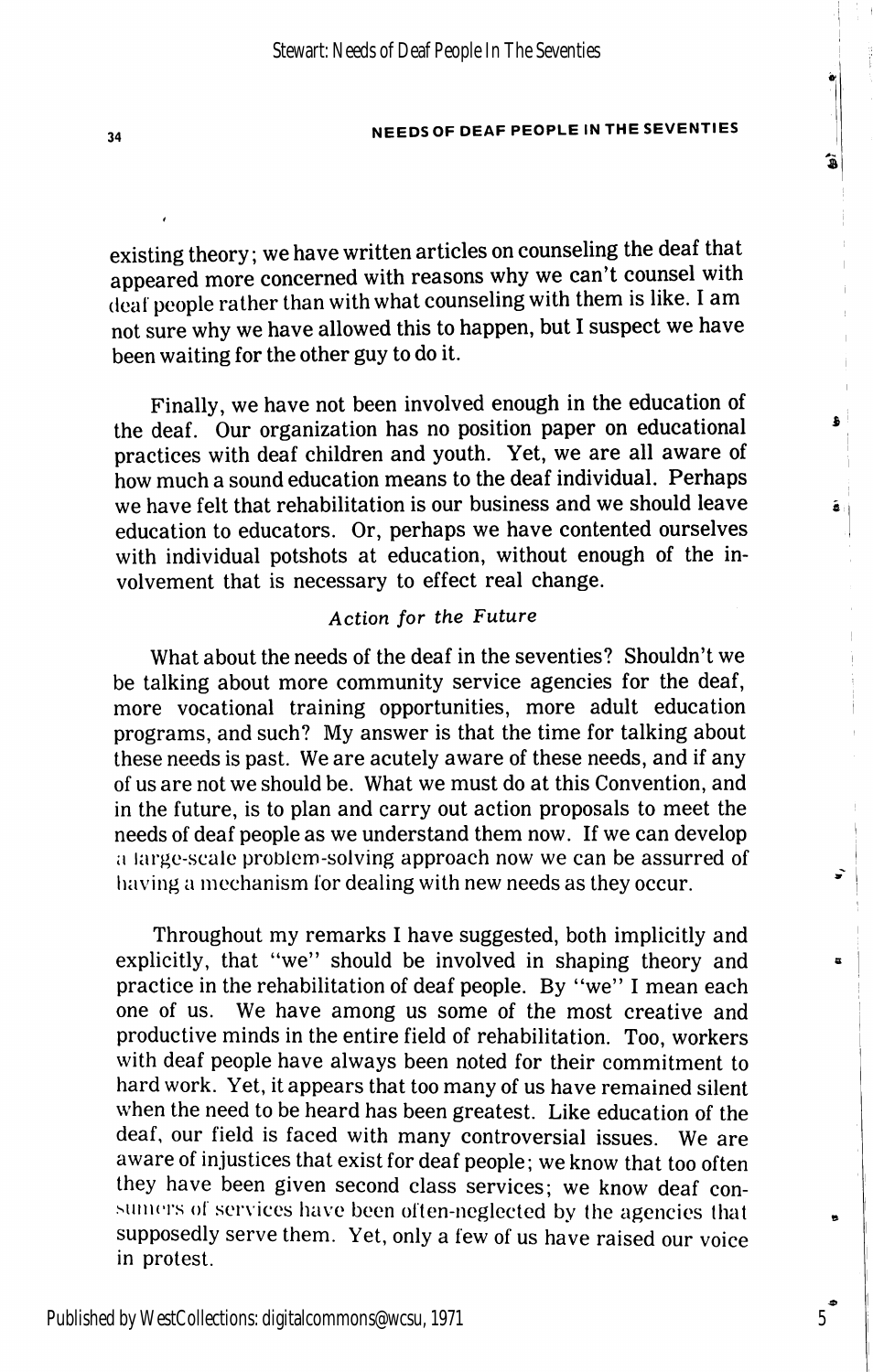As with other groups, we have among us our share of radicals and mavericks who seek immediate and extensive change in our ways of helping deaf people. We also have our share of con servatives who shout that we should cut down on our services in order that the deaf may stand on their own feet. Yet, the majority of us have remained silent and uninvolved. Whitney Young, Executive Director of the National Urban League, remarked at the recent National Citizens Conference on Rehabilitation of the Disabled and Disadvantaged:

> The problem in America today is not the problem of either the bigot or the so ca-called revolutionary liberal. The problem in America is that large blob of people who fall in between; that nice silent group who have distinguished themselves by their irrelevance and by not wanting to hurt teelings. If you are going to save lives, rather than feelings, you have to speak out.

Do these remarks apply to those who serve deaf people and to deaf people themselves? I will leave this for you to answer. We know many of our service programs are mediocre, but we remain silent. Deaf citizens and tax payers know they should be receiving more services from their tax money, but they generally have not made their needs known. Many of us, professionals and laymen alike, are aware that the majority of teacher training programs in the area of deafness have practiced the unwritten policy of ex cluding deaf students from their programs and have been openly biased against manual communication. The U. S. Office of Education funds most teacher training programs in deafness education, and has implicitly condoned these practices. Have we objected loudly enough to these outright injustices to the deaf people wc serve?

More and more agencies that serve the deaf are turning to consumers - deal people themselves - for guidance in development of policies and practices that concern the deaf. Yet until recently representation of the deaf community has been absent in the ac tivities and administration of the U.S. Office of Education. What have we as a group or as individuals done to protest these practices?

6